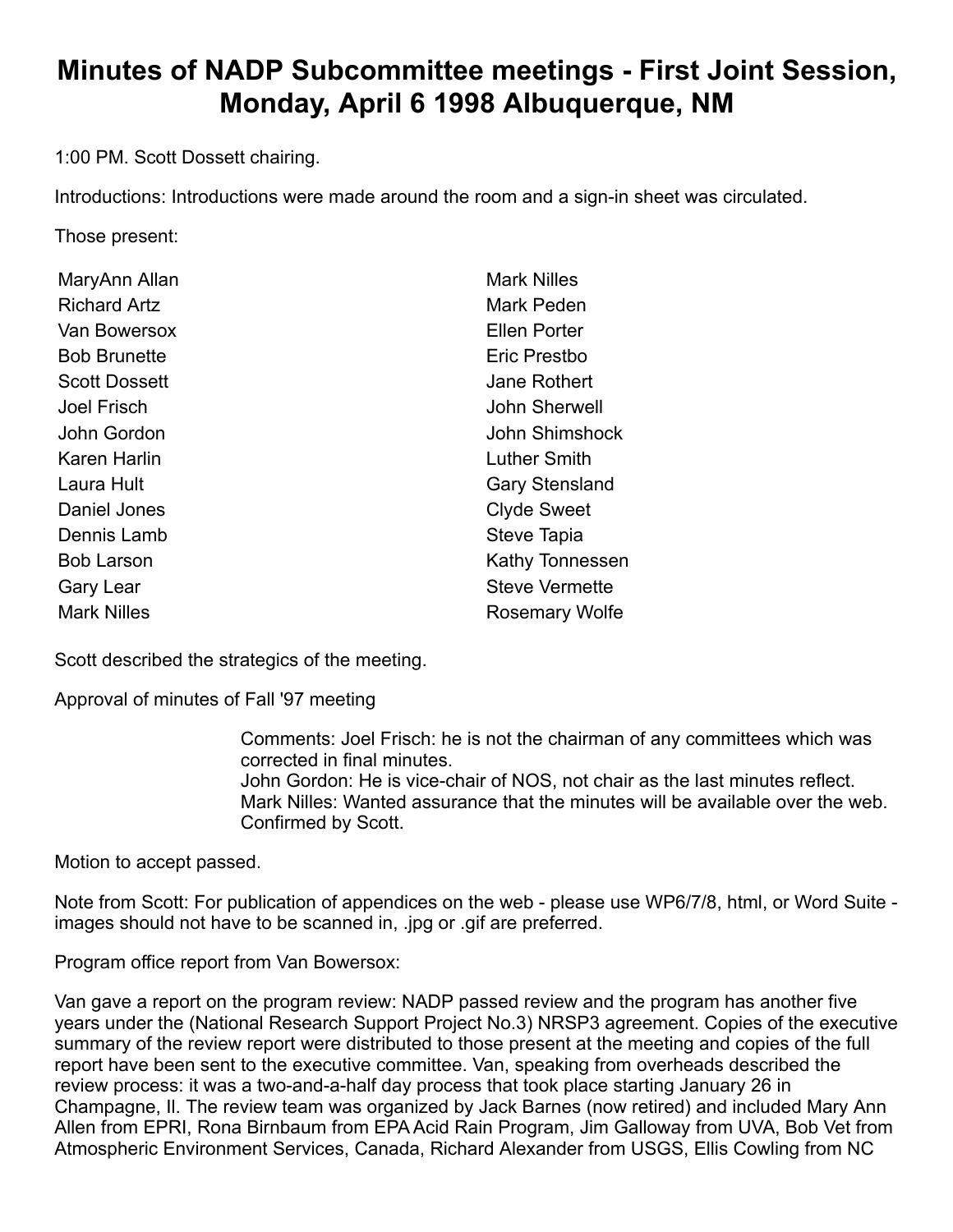State, Mike Uhart from NAPAP. Dan Jones attended as Jack's replacement on the executive committee.

Topics of discussion included:

- functioning of the Illinois State Water survey and the types of activities such as nutrient deposition, excess nutrients in aquatic systems. The activities of the atmospheric sciences and chemistry divisions - where the activities of the CAL and the CO occur - were described.

- the organization of the NADP - budget process, the technical committee structure, goal setting, products, quality assurance and new dimensions.

- specific programs - NADP/NTN, MDN and AIRMoN and the CAL - CO interactions.

Draft report delivered at the end of the interview. The review process was developed around the NRSP3 proposal. In summary - concluded that NADP is an outstanding program with an impeccable record. The review committee also provided a list of comments and recommendations. The review committee raised seven issues to be addressed by the NADP program. The responsibility for developing strategies to addressing the issues on this list was divided between the CO and the three subcommittees. Each subcommittee chair received a handout that highlighted issues specific to their subcommittees.

Issue 1 : Is NADP achieving the NRSP-3 goals?

Subcommittee issues:

- ensuring web access to data and tracking the use of data on the web: to CO
- improve data utilization: to Data Subcommittee
- new products and services: to Effects Subcommittee
- increase NADP involvement in international involvement: to CO

Issue 2 - Can NADP fulfill NRSP3 mandate in future years?

- new ad hoc committee to review new analytes: to NOS & Effects Subcommittee
- closer coordination with CASTNet: to CO

Issue 3 - What is the quality value and utility of NADP data and data products?

- maintain timeliness of data availability: to CO

- ensure the timely inclusion of MDN and AIRMoN data: to CO
- use products for marketing NADP: to CO and Mark Nilles's ad hoc marketing committee
- include subnetworks into NADP data products: to Data Subcommittee
- make QA data available on the web page: jointly to Data and Network Operations Subcommittee
- provide an organizational chart and mission statement on the web: to CO
- reconsider data displays (as for Alaska, say) and include trends reports: to CO

Issue 4 Is the organizational structure efficient and effective?

- have regular conference calls with CO and Executive Committee. (Possible use of E-mail communication discussed): to CO

- hire Assistant Coordinator and QA Manager. Van indicated the intention to a QA Manager hired in June and that he'd hoped to an Assistant Coordinator hired already: to CO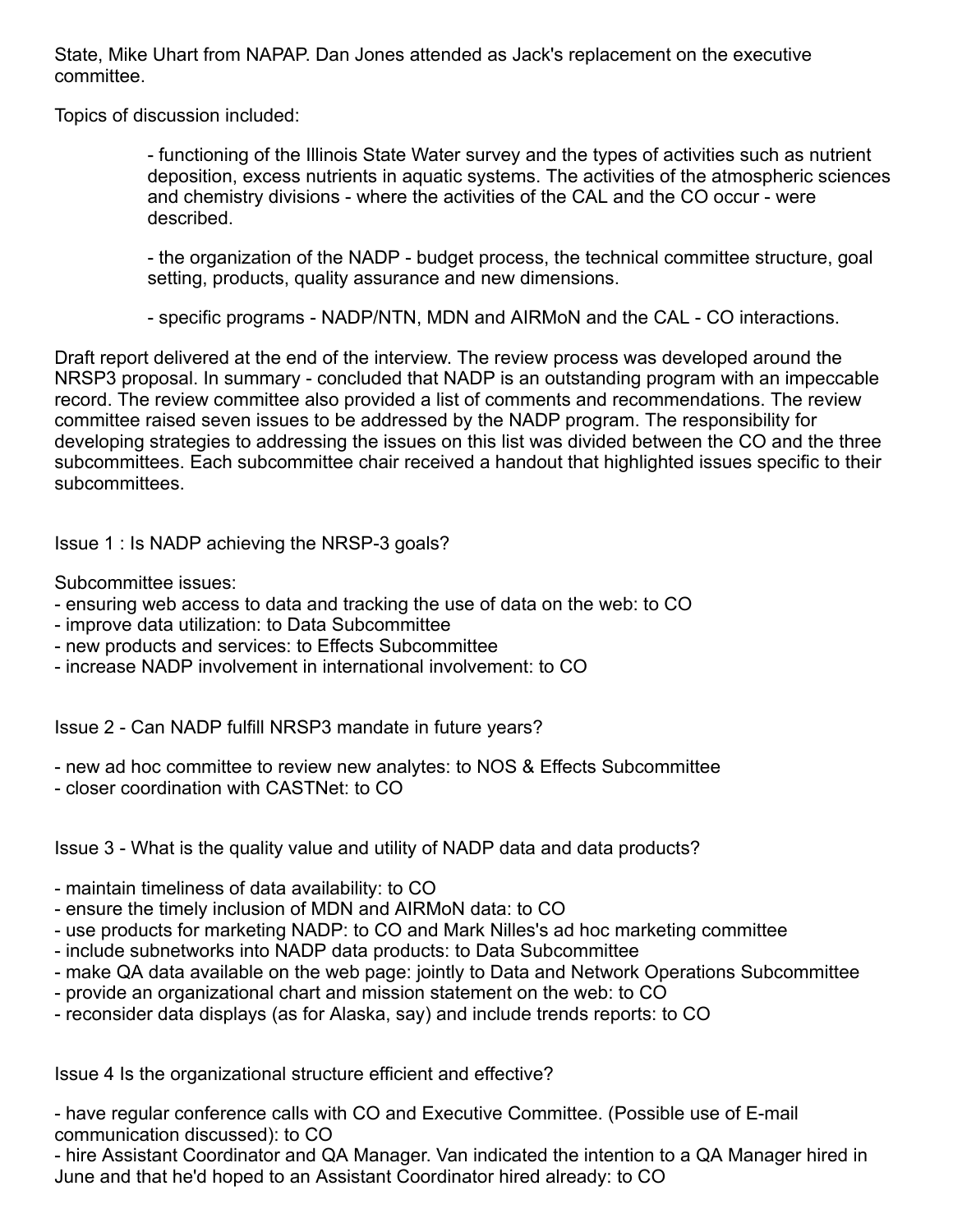-improve management structures to streamline process for certain decisions: to CO. There was discussion of the difficulty of streamlining the many individual agreements in NADP and the subnetworks. Joel suggested an approach that would have multi-year agreements that would be contingent on funding. Van gave the example of archive sample release as a case of developing protocols for expedited decision making.

- improve coordination between NADP and the subnetworks, especially MDN: to CO

Issue 5 Are products adequately marked?

- develop a marketing/communications strategy: to all Subcommittees/ Nilles ad hoc committee. Material submitted to subcommittee chairs based on Ellis Cowling's earlier proposal. - need to coordinate with the data users - e.g. the CBP, CASTNET: to Effects Subcommittee -encourage NADP participation in professional societies: to CO

Issue 6 Is NADP flexible enough to adapt to future environmental problems?

- maintain broad view of relevant issues: to Effects Subcommittee

- develop mechanisms for responding to significant future issues: to Effects Subcommittee.

Issue 7 Is NADP achieving is original vision and does it have a future vision?

- develop a program plan for MDN: to CO
- make available special/custom data products: to Data Subcommittee
- NADP strategic plan should strengthen and stabilize funding: to CO.

There was additional discussion by Rick Artz and Mark Nilles concerning the need for a documentation of needs to respond to funding availability. Mark referred to possible funds in FY00 from CENR under Environmental monitoring needs and refurbishment. Should have a needs and wants list prepared.

The CAL Report

Jane gave the CAL report.

-Sarah Milton started in January as a data management assistant.

-In the Electrode study update, the CAL is still working with Broadley James to improve life of electrodes.

-The 1996 CAL QA report is almost done and the '97 part about 60% done. There was a call for reviewers before publication prior to the fall meeting. Luther and John Sherwell volunteered.

- The CAL participated in intercomparisons and performed adequately.

-There will be no site operator training until September.

-Program underway to replace rusty bucket handles.

-The CAL is getting some databases up on Microsoft Access.

-The field component shipping containers are effective.

-The December site audit went off without significant comment.

-The CAL is changing to Gelman from Milipore for better blanks.

-The new bucket cleaning protocol is in place.

-Rick asked for clarification on filter blank analysis: a filter blank is associated with each analytical set. -The development of a manual for site operators is underway.

-Old archive samples ('95) were distributed according to the current protocol.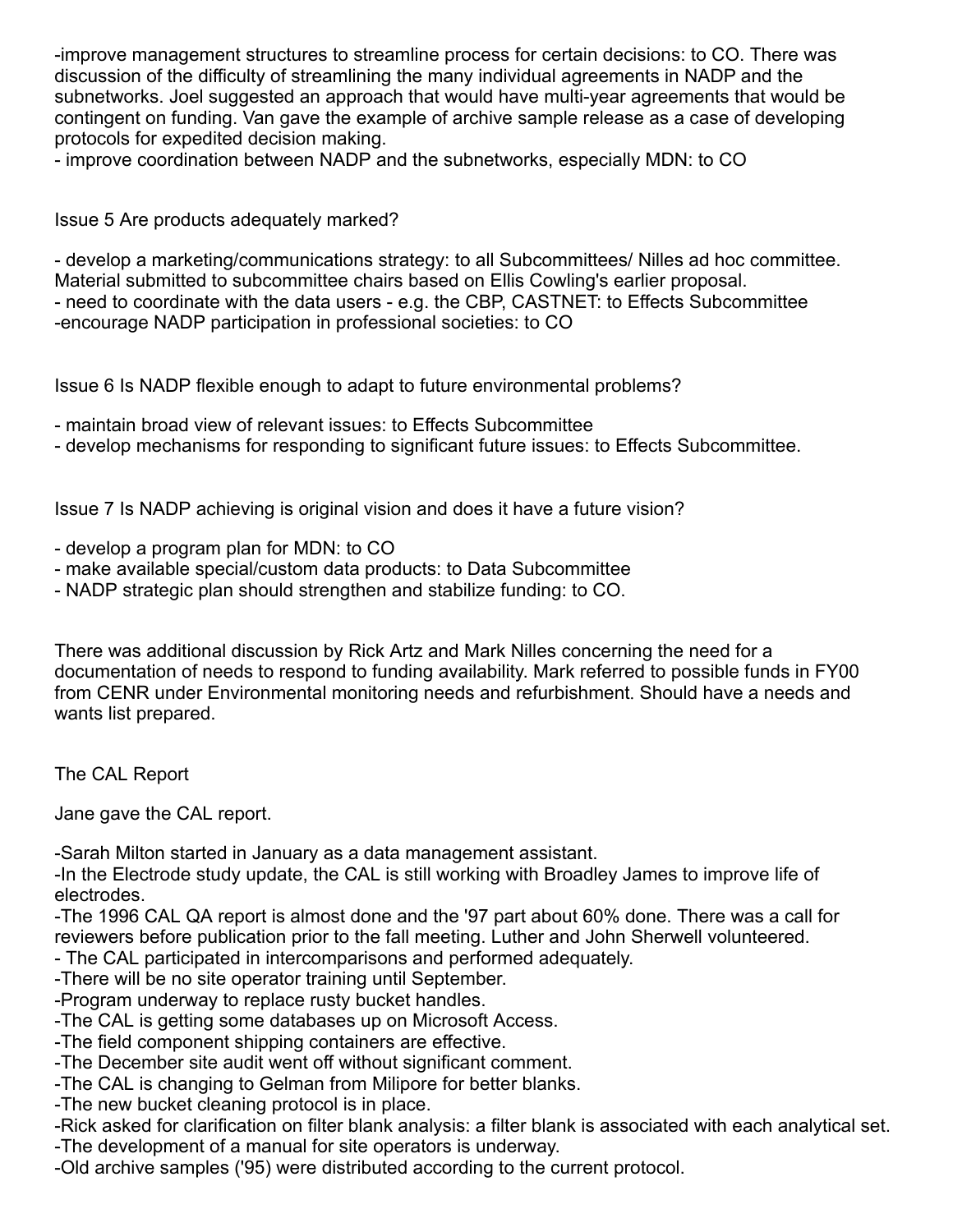-The new AIRMoN site in Sarasota is in operation.

-The snow gauge intercomparison is ongoing.

### HAL/MDN Report

Clyde gave the MDN report.

Expansions in the network were presented along with new web site maps. Then there was discussion over presenting MDN data at the Southern States Mercury Task Force who are interested in using MDN data. Clyde will make a presentation at their May meeting in San Antonio.

The Transition Network Data is on the web. The '96 data was just put up (in April). The MDN is trying to get into sync. with NADP reporting. In the discussion of data format descriptions, Luther raised concerns over single letter Invar codes - er vs r, for example. This issue was referred to the Data Committee. Clyde made some concentration comparisons to '95 data.

Rick Artz suggested pursing Great Waters Program funds to support the MD & DE MDN sites that Joe Scudlark had operated. NESCAUM is to sponsor a method a method intercomparison.

Regarding a question about auditing of MD sites by ATS (the EPA contract NADP auditor) Gary Lear raised the issue of EPA contract requirements for the EPA contract for the MDN site visits. He indicated that he would send more details later. He also raised the issue of the EPA/ORD initiative on mercury monitoring and the fact that ORD was unaware of the MDN. The ORD program is a FY00 initiative. Eric Prestbo indicated the need to coordinate with the ORD program and encouraged MDN to be responsive to outside needs. There was little clarification of the details of the ORD program, but it was thought by Rick Artz that it would be daily or event based. Mark indicated the importance of differentiating between a research program by ORD and the NADP/MDN with a well defined collection method, QA/QC protocol, data handling and reporting.

Bob Brunette gave the HAL report.

He clarified that EPA Method 1631 was appropriate for all ambient water samples. QC comprised duplicates, spikes and blanks every 10 samples. The method detection limit is based on natural water samples.

The use of the Electronic MDN Observer Form (EMOF) was discussed. The data are complied in the HAL and passed to the CO.

The dry deposition intercomparison study was discussed. NM10 is the standby site. Eric indicated that the dry-side bucket is a poor receptor as it does not collect dry deposited vapor.

### Nitrogen Brochure

Ellen Porter gave an update on the status of the nitrogen brochure being developed by the Effects Committee. The brochure will point out the effects of deposition and highlight NADP's role in assessing these impacts. The transfer of the CO to Champaign delayed the process. Eva Kingston will be the technical writer assigned to compile the final document that will be four pages in the style of USGS reports. A review draft is expected in early July.

The CWAP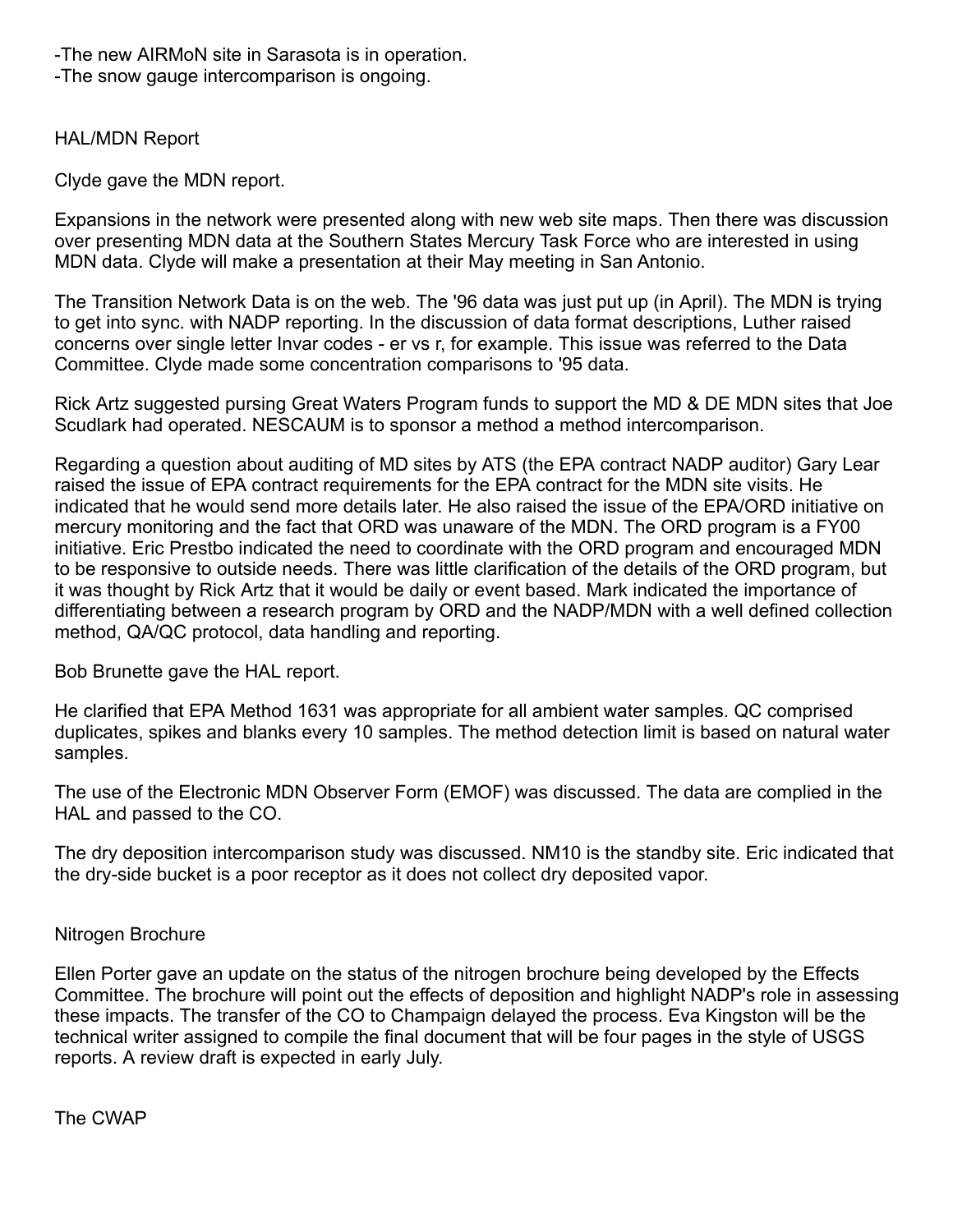Mark Nilles briefly mentioned the Clean Water Action Plan as a budget item for federal agencies in FY99. Kathy emphasized the need to highlight the role of deposition in water quality issues.

The Chesapeake Bay Initiative.

Rick Artz gave a brief description of the Chesapeake Bay Program's Shared Resource initiative to involve both the water and air state agencies in the Bay states. Reports from previous shared resources meetings are available from NOAA/ARL in Silver Spring, MD.

### Webpage Update

Bob Larson gave the webpage update. The CSU site is now inactive and the site is operating from the Illinois State Water Survey. There is a new registration form that needs to be filled out once only.

Dennis Lamb raised the issue of the quality of maps that can be retrieved from the site. For some applications the resolution is too poor. Gary suggested using PostScript format with .pdf format for maps. Generally agreed that the maps should be available in some high resolution PC-friendly format in addition to the current versions. Steve pointed out that the MDN map is not yet clickable. Mark Nilles requested that the top page should better indicate what NADP has to offer - it is the mother load of precipitation chemistry in the U.S.

There was discussion about data reporting: MDN and AIRMoN allow invalid data to be requested, with the default being that the data is reported as missing. New data products will need QA protocols. This issue was referred to the Data Subcommittee. An E-mail and discussion page on the web was proposed.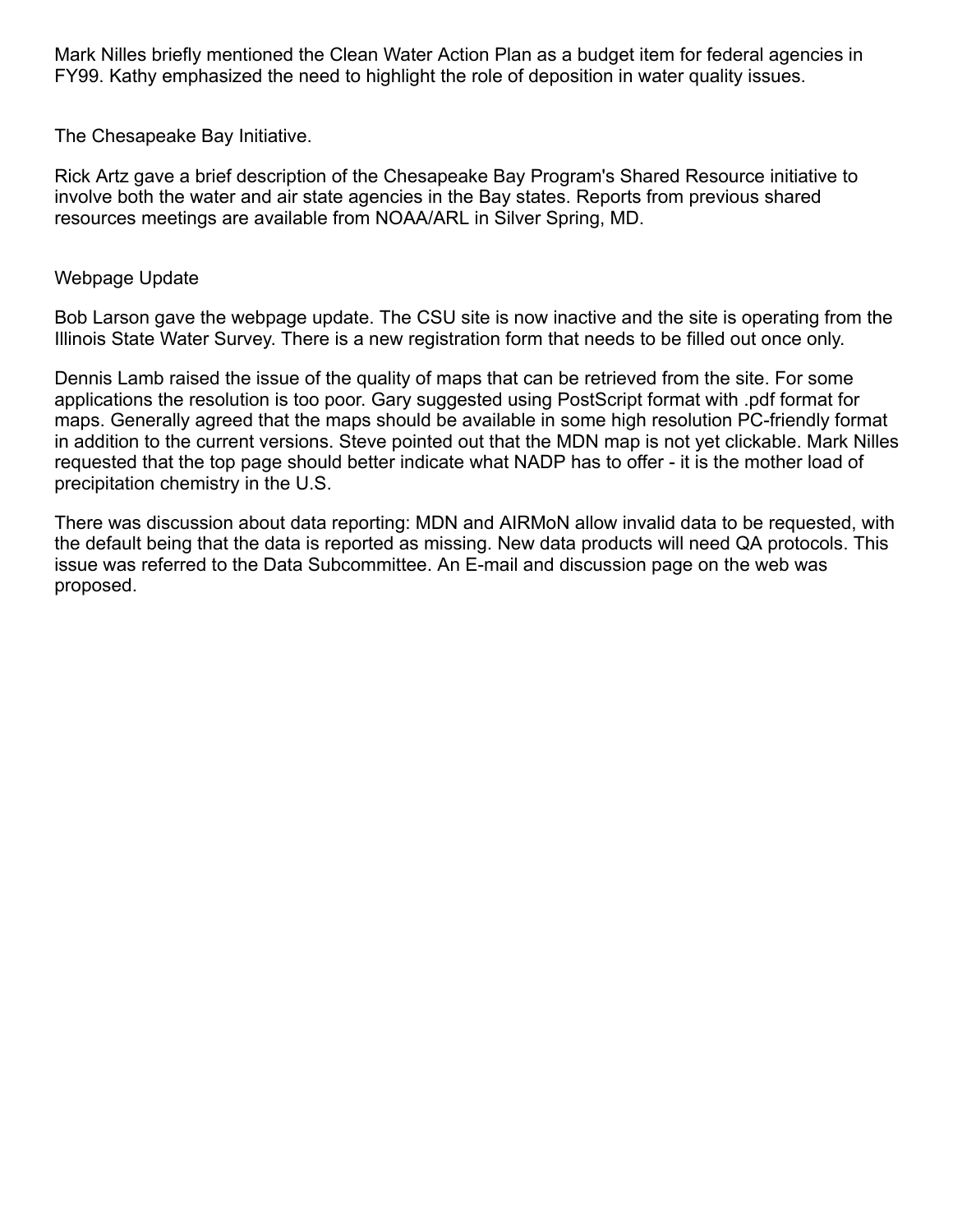## **Minutes of NADP Subcommittee Meetings - Final Joint Session, Wednesday, April 8**

## **Albuquerque, NM**

10:45 a.m.: Subcommittee Reports

ES- Ellen Porter gave report.

The Effects subcommittee discussed the development of the N brochure. Eva Kingston, a technical writer with ISWS, will be working on the brochure, under Van's supervision. Authors were asked to submit graphics to Eva. Eva may be able to have a draft layout by late June.

Steve Vermette will be the lead on a brochure describing the MDN.

At present, Gary Lear does not have time to take the lead on a brochure describing the benefits of long-term monitoring.

The Effects Subcommittee also discussed the need for an NADP Strategic Plan. The Plan should address network spatial coverage (expand into urban, coastal sites?), new analytes, adequacy of methods for current analytes (should preservative be used for NH3?), adequacy of current sampling methods for snow, and equipment needs (new collector, rain gauge). The Plan should address the integration of NADP and CASTNET.

DMAS - Luther Smith gave report.

There was some discussion of non-standard data requests, and the possibility of automating such requests on the web site.

NOS- Scott Dossett gave report.

Scott reported that Bob Brunette showed the NOS group (he also showed it to the combined session) the dual-pen recorder developed by Wally Weber for sites with both an NADP and MDN sampler. The recorder is being tested at Chassahowitzka NWR and will soon be available for other sites. Site sponsors will be given a rebate for older single-pen recorders so that the cost of the dual-pen recorder is reduced. During the NOS session, Bob also displayed portions of the MDN sampling train which the HAL is requested changes to. The NOS required a comparison study of two sampling trains. And of a larger MDN sample bottle. The HAL will complete the studies as required and the NOS will debate and vote on then via e-mail.

Van noted that the CO would like to set up email aliases for NADP subgroups. Subgroup leaders were asked to send information on subgroup members to kmccormi@uiuc.edu. Information should include member's name, address (street and P.O. Box), city, state, country code (there are 4 address lines), phone, fax, and email. Note what subgroup the person is on. Van asks that this information be sent as soon as possible.

The group also discussed the need for a new sampler because of current problems regarding the manufacture and delivery of the samplers. A NOS 3 person ad-hoc group will write an issue paper on the topic.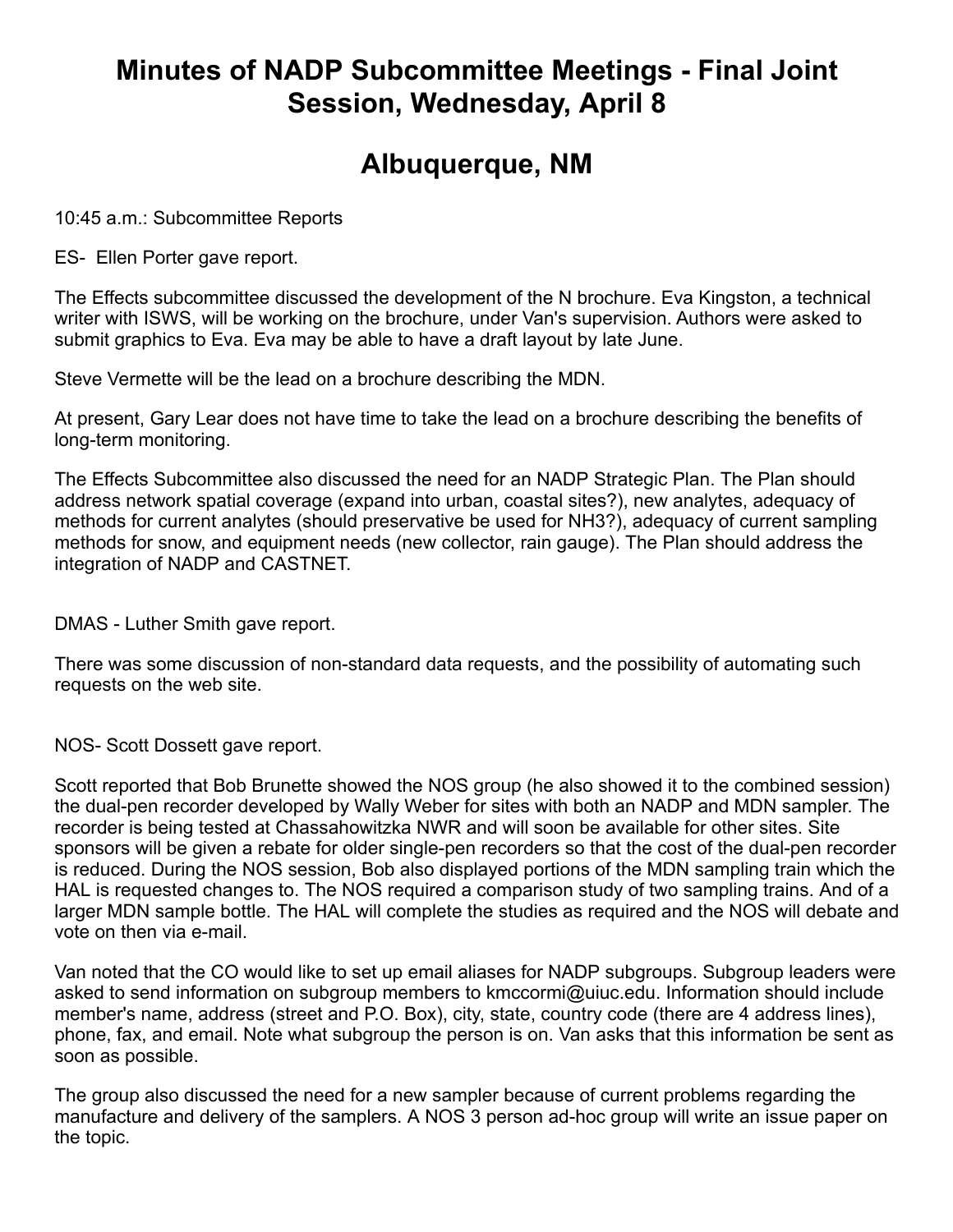11:30 Gary Lear: CASTNET (schedule was rearranged to accommodate Gary Lear's early flight)

There are currently 50 dry deposition monitoring sites (mostly in the eastern U.S.), plus 19 National Park Service (NPS) sites (mostly in the West), for a total of 69 sites. Not many sites are in the central U.S.

EPA would like to expand the dry deposition network, and may launch an initiative to do so. Some of the current sites are at or near NADP sites; about 20 dry deposition sites are over 50 km from an NADP site. These dry deposition sites have wet deposition samplers because wet deposition data is needed to calculate total deposition. These samplers, however, are not part of NADP.

A study is needed to compare data from NADP sites to data from non-NADP CASTNET wet deposition samplers. These sites will be converted to NADP sites by 10/1/98.

CASTNET also has 7 visibility sampling sites, similar to IMPROVE (Interagency Monitoring of Protected Visual Environments). These sites should be brought into IMPROVE.

CASTNET also operates 3 mountain-cloud sampling sites that will be transferred to EPA's Office of Research and Development. These are research sites that were not intended to be long-term, and thus do not belong under NADP.

The organizational changes at CASTNET should improve operations with EPA's OAQPS.

As noted above, CASTNET sites (total of 20) will be converted to NADP sites. Gary will initiate this process and report to the Executive Committee this summer on his progress. Van Bowersox asked that if this transfer seems probable, should the Budget and Executive Committees be notified. Gary replied yes. Mark Nilles asked if the ISWS lab can handle the additional samples. Mark Peden replied yes. Gary Stensland asked if NPS dry deposition sites are the same as CASTNET sites. Gary Lear replied yes, that the new DISPRO sites are essentially CASTNET sites. There is some confusion now, because of the various terms used in different programs. Gary noted that, for all practical purposes, the term NDDN is no longer used. The old NDDN sites are now CASTNET.

### 11:45 National Dioxin Monitoring Network- Scott Dossett

Scott gave a history of the Program Office action to date. EPA has proposed a new network to measure dioxin in ambient air. EPA has proposed 9 sites for this year, 30 more next year. Sampling would be weekly, contracted with Versar Corp. Versar is considering having 8 of those sites at NADP sites, and in March 1998, the ISWS sent a memo to the 8 sites, describing the program and encouraging collaboration with the Dioxin Network. Versar may be asked to report at the fall meeting. (See [Appendix](file://slhnadpfile/Program%20Office/Meetings/oldWebMinutes/spr98/AppCNDAMN.html) C)

## 12:00 Urban Monitoring- Mark Nilles

Mark gave an historical perspective, citing the 1985 NADP design document "Design of the NTN ([USGS Circular 964](file://slhnadpfile/Program%20Office/Meetings/oldWebMinutes/spr98/Urban%20Monitoring%20and%20NADP.html))". The design document allowed placement of urban-influenced sites in the NTN (Mark noted that the NTN and NADP have always been identical). Why did that plan include urban sites? Mark noted that the authors were criticized for proposing only positive, clean sites for the NTN. In response, they proposed 5 urban-influenced sites:

CA42 (near Los Angeles)

NJ39 (near Philadelphia; since moved)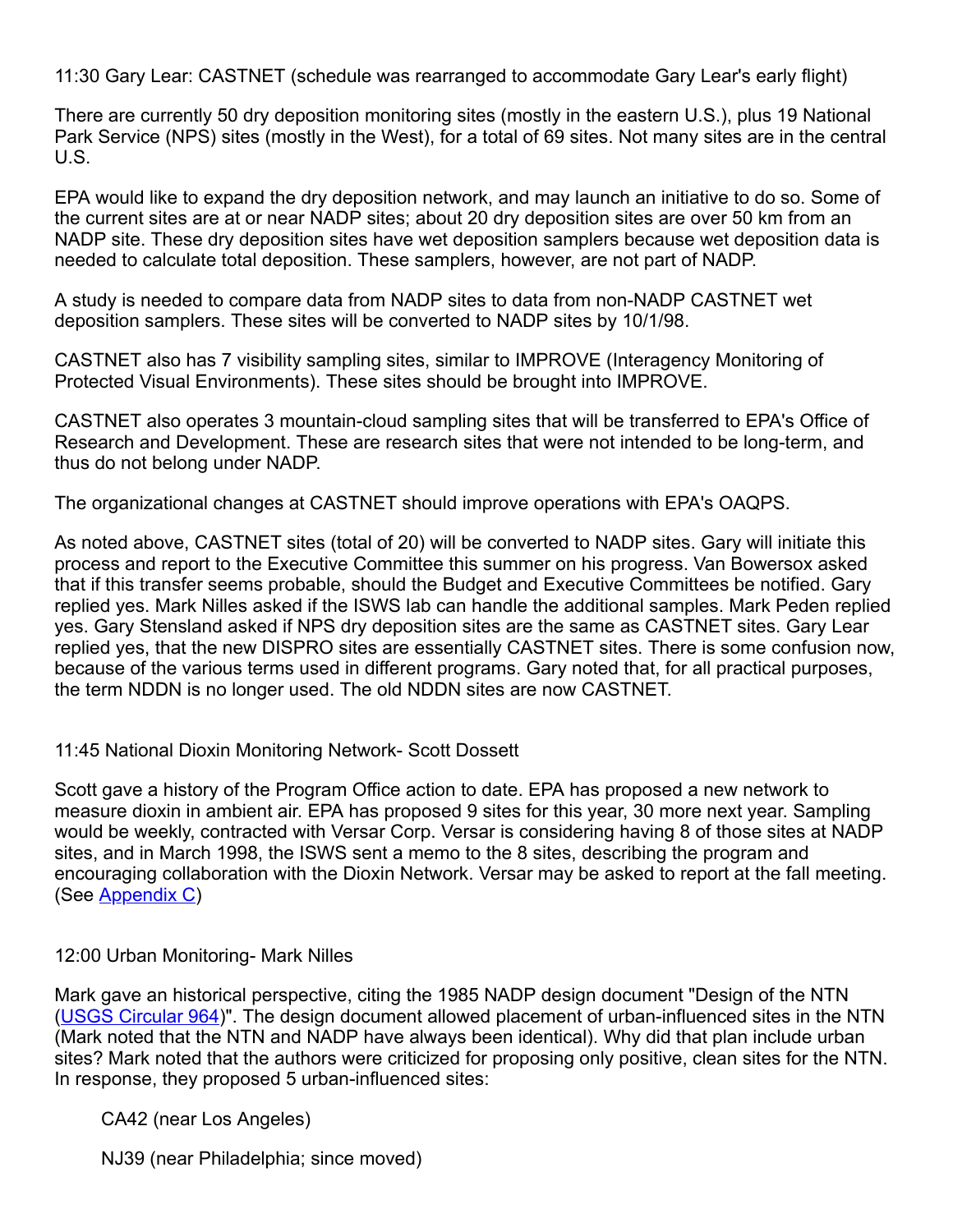NY51 (near New York City; moved to NY99)

IL19 (near Chicago)

MA13 (near Boston)

These sites are still operating. The design document allows for adding more urban sites. Should NADP consider adding more? In the meantime, it's possible that formerly rural sites have become urban-influenced (e.g., Indiana Dunes NP).

Discussion followed of NADP siting requirements. Mary Ann Allen noted that there is a unified siting document. The NADP siting criteria probably need to be revised, and exceptions to siting criteria noted (e.g., the Brigantine site is 9.6 km from Atlantic City, closer than the siting criteria minimum distance of 10 km).

12:15 Existing Urban Siting Criteria- Scott Dossett

Scott showed overheads and discussed the issues surrounding urban siting principally drawing from published criteria from NADP, EPA and ASTM. (See [Appendix](file://slhnadpfile/Program%20Office/Meetings/oldWebMinutes/spr98/AppASiteCrit.html) A). In general NADP siting criteria seem to be at dual purpose. The Site Selection and Installation Manual discusses sampling of industrialization however, the distances requirements for minimum proximity to population centers makes this seemingly impossible. The EPA criteria (from work by Eaton and Tew at RTI) simply remove the distance requirements and discuss instead the proximity to specific urban sources (for example dust and power plant emissions. Other criteria distances are shortened in an attempt to make it possible to establish a suitable site in the urban environment. The ASTM work is actually part of ASTM D 5111-95 by Dave Bigelow. The major thrust of that work seems to be that definitions of regional representativness (should be) based on meteorological phenomena (and) are best developed a posterior. In short very little clear guidance could be found in these sources.

## 12:30 Urban NADP data- Luther Smith

Luther described some comparisons he had made of urban site data (from state networks) to NADP site data (e.g., Palomar, an NADP site, vs. Escondido; Davis, an NADP site, vs. Sacramento). He noted that more careful comparisons should be made, but that existing state data can be used to determine the extent of urban influence when siting NADP samplers. In locations where state samplers are located near NADP samplers, site comparisons can be made.

He posed the question, can we test NADP sites for urbanization with the current database? Sometimes this can be done with the QA data (e.g., operator=s notes of dirt, dust). Mary Ann Allen asked if cation/anion ratios can detect urbanization. Gary Lear questioned the spatial representativeness of urban sites.

The Louisville Study- Mark Nilles

The City of Louisville would like to establish 5 NADP sites. A discussion followed on how to deal with data from the sites. Should the data be considered part of a special study? Noted as urban sites? Gary Stensland made a motion that we look favorably upon the request to add the 5 sites to NADP. The length of the study was discussed. In general, NADP requires a minimum of 3-5 years commitment; in this case, 2 years might be enough. We would like an understanding with Louisville that the data would be accessible through the network and would like (1) a strong expectation of multiyear funding, (2) except for siting, all other NADP protocol be followed, and (3) samplers be placed along transect for statistical reasons.